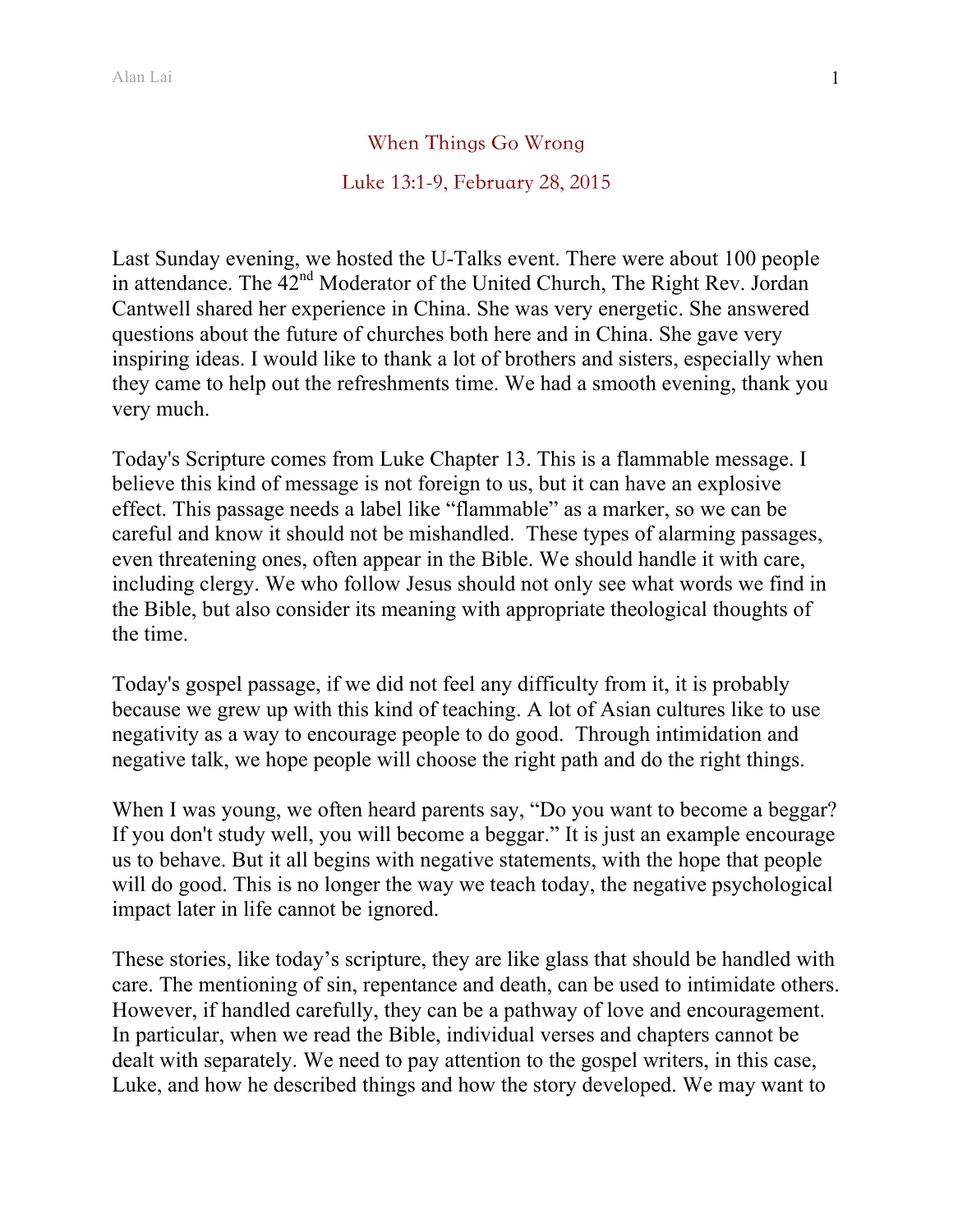pay attention to the previous chapter, Chapter 12, when Jesus mentioned an ignorant rich man as a way to teach us not to worry about life, but to accumulate wealth in heaven. At the end of Chapter 12, Jesus pointed out that some people have the ability to forecast weather, but cannot tell what time it is. These series of talk that have led to Chapter 13.

The mentioning of Pilate killing some Galileans in Jerusalem, has not appeared in other parts of the Bible. We cannot find any historical reference about this incident. About exactly what happened, we can't be certain. In Jesus' time, not every event was recorded. Jesus seems to know that event, knows what they are talking about. He asked, these tragedies happened was it because of their sins. Jesus said: Of course not. But Jesus seized the opportunity, saying that if people don't repent, they will perish like they are. This is puzzling to me.

First, the relationship between tragedy and sin has been discussed a million times in the Christian circle. In other parts of the Bible, Jesus also told us that for children who were born blind, it has nothing to do with their parents' sin. Of course not. It seems so clear, yet whenever we encounter difficult circumstances, some people cannot help but to think, "It must be that I have done something wrong, so now God is punishing me." Also through the teaching of Jesus, Christians sometime mistakenly believe that all the Jews in Jesus' time believe tragedies are punishments from God, so we needed Jesus clarify. But things are not so. In Jesus' time, the people were divided on this issue. Today, we understand that some suffering is the result of sin. We made poor decisions, and we are responsible. But there are times where sin has totally nothing to do with it.

What is puzzling is when Jesus says, "If they do not repent, they will perish like those people." The people Jesus talks about are those Galileans who were killed by Pilate. But we remember earlier that Jesus was certainly against the idea that Galilee were killed has nothing do with sin. What does Jesus mean when he said, if people don't repent, they will also perish like them? It is not clear what Jesus means. Was Jesus saying unrepentant people will be been killed by lightning, earthquake? This is uncertain. So I would like to point out that we do not fully know what Jesus said, its meaning is very vague. Nonetheless, we often accept words like these and form a picture of God as untouchable, stern and judgmental.

Jesus uses a parable of the fig tree. It gives us new light. Jesus saw a fig tree that did not bear fruit, and he told the servants to cut it down. But the caretaker of the